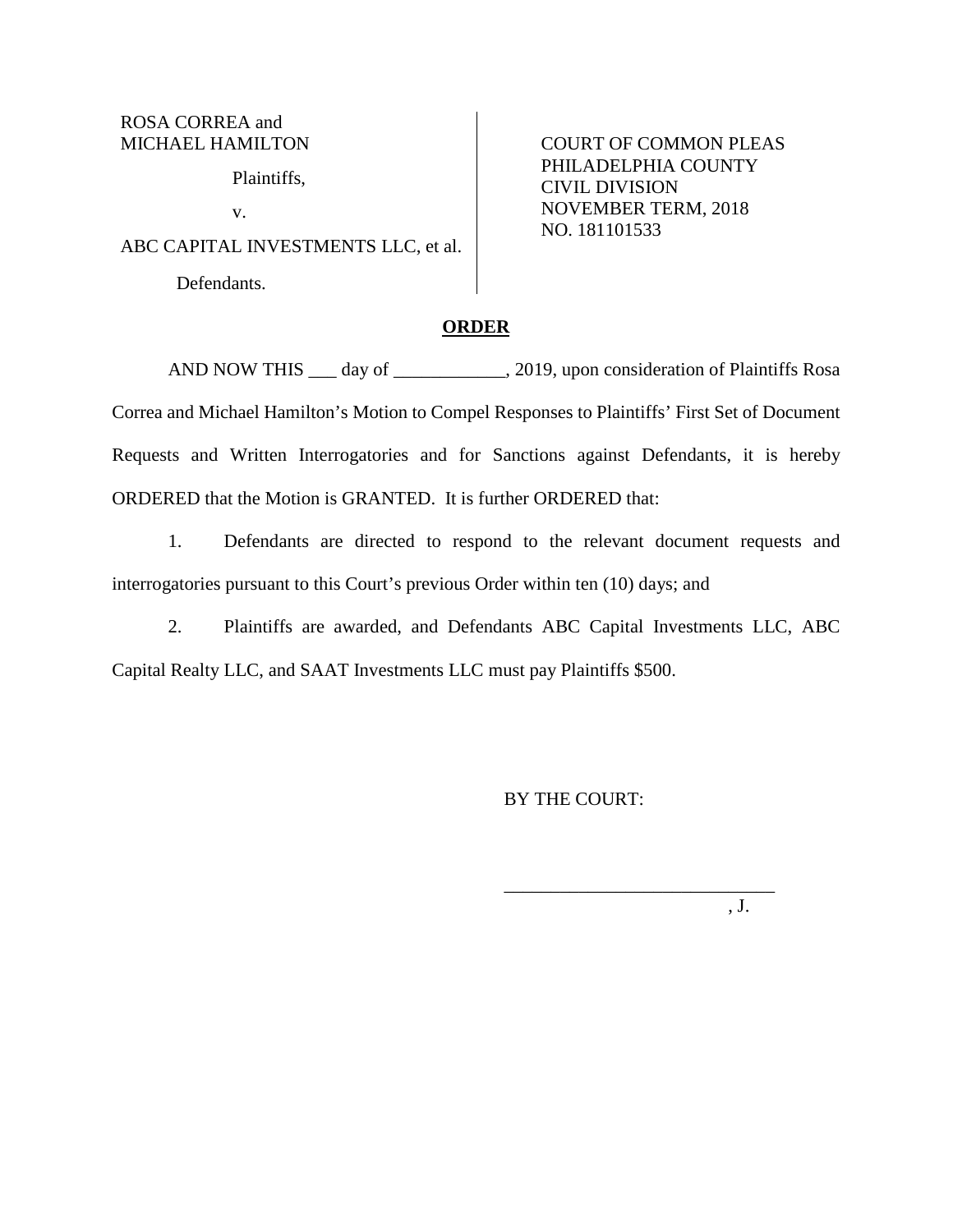PUBLIC INTEREST LAW CENTER

By: Dan Urevick-Ackelsberg, Esquire Atty. ID No.: 307758 dackelsberg@pubintlaw.org By: George A. Donnelly, Esquire Atty. ID No.: 321317 gdonnelly@pubintlaw.org 1709 Benjamin Franklin Parkway, 2nd Floor Philadelphia, PA 19103 215-627-7100

BALLARD SPAHR LLP By: Matthew A. White Atty. ID No.: 55812 whitema@ballardspahr.com By: Michael R. McDonald

*Admitted pro hac vice* mcdonaldm@ballardspahr.com 1735 Market Street, 51st Floor Philadelphia, PA 19103-7599 215-665-8500 Attorneys for Plaintiffs

ROSA CORREA and MICHAEL HAMILTON

Plaintiffs,

v.

ABC CAPITAL INVESTMENTS LLC, et al.

Defendants.

# **NOTICE OF PRESENTATION**

TO: Andrew Swain Christopher Bradley The Swain Law Firm, P.C. 2410 Bristol Road Bensalem, PA 19020 *Attorneys for Defendants*

PLEASE TAKE NOTICE that Plaintiffs' Motion to Compel Responses to Plaintiffs' First

Set of Document Requests and Written Interrogatories and for Sanctions against Defendants will

COURT OF COMMON PLEAS PHILADELPHIA COUNTY CIVIL DIVISION NOVEMBER TERM, 2018 NO. 181101533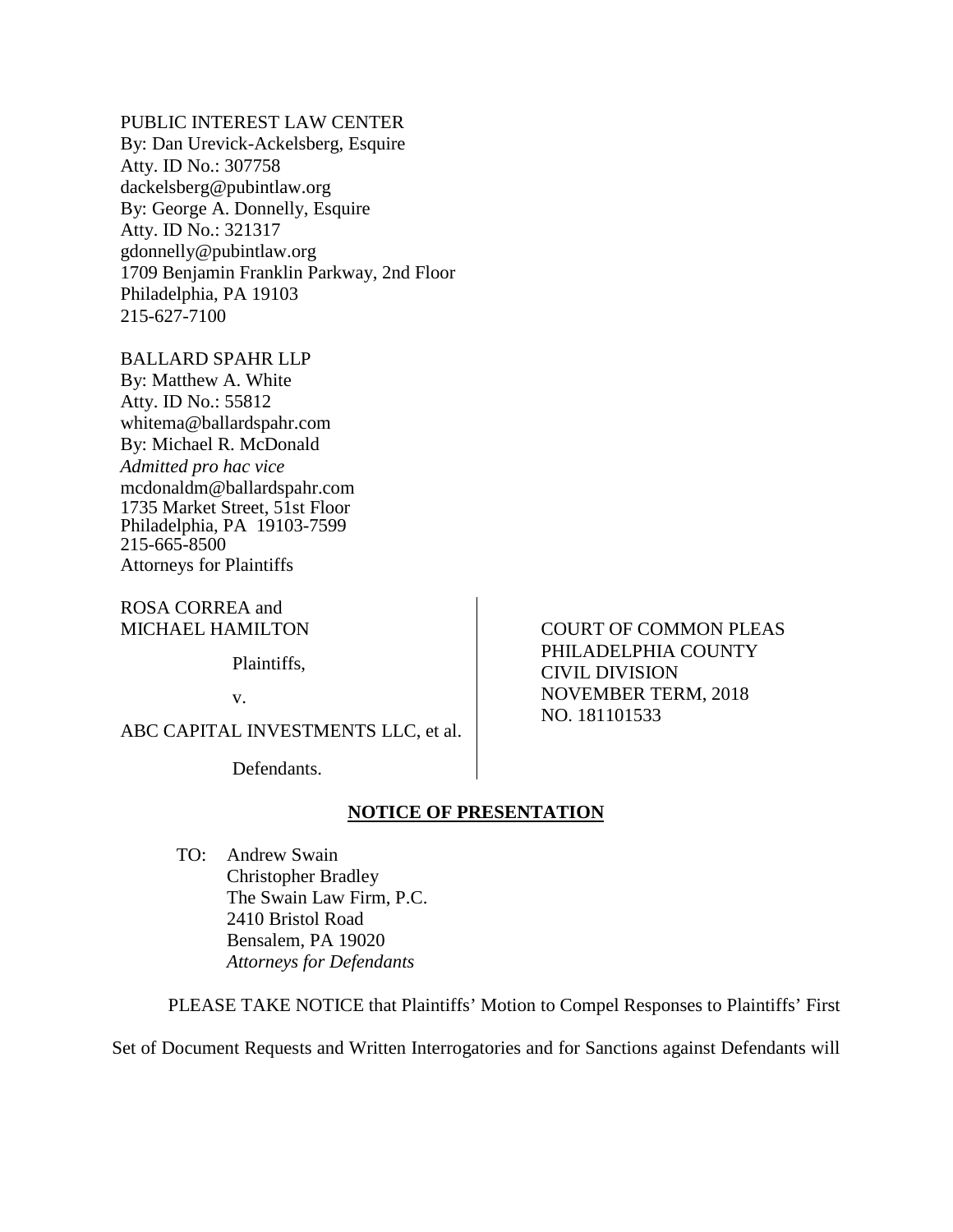be presented to the Court on \_\_\_\_\_\_\_\_\_\_\_\_\_\_\_\_\_\_\_\_\_\_, 2019 at \_\_\_\_\_\_\_\_\_\_\_\_\_\_\_, Courtroom \_\_\_,

City Hall, Philadelphia, Pennsylvania. A copy of the motion is attached.

Dated: August 19, 2019 /s/ George A. Donnelly, Esq. George A. Donnelly, Esquire gdonnelly@pubintlaw.org Dan Urevick-Ackelsberg dackelsberg@pubintlaw.org PUBLIC INTEREST LAW CENTER 1709 Benjamin Franklin Parkway 2nd Floor Philadelphia, PA 19103 215-627-7100

> Matthew A. White whitema@ballardspahr.com Michael R. McDonald mcdonaldm@ballardspahr.com BALLARD SPAHR LLP 1735 Market Street, 51st Floor Philadelphia, PA 19103-7599 215-665–8500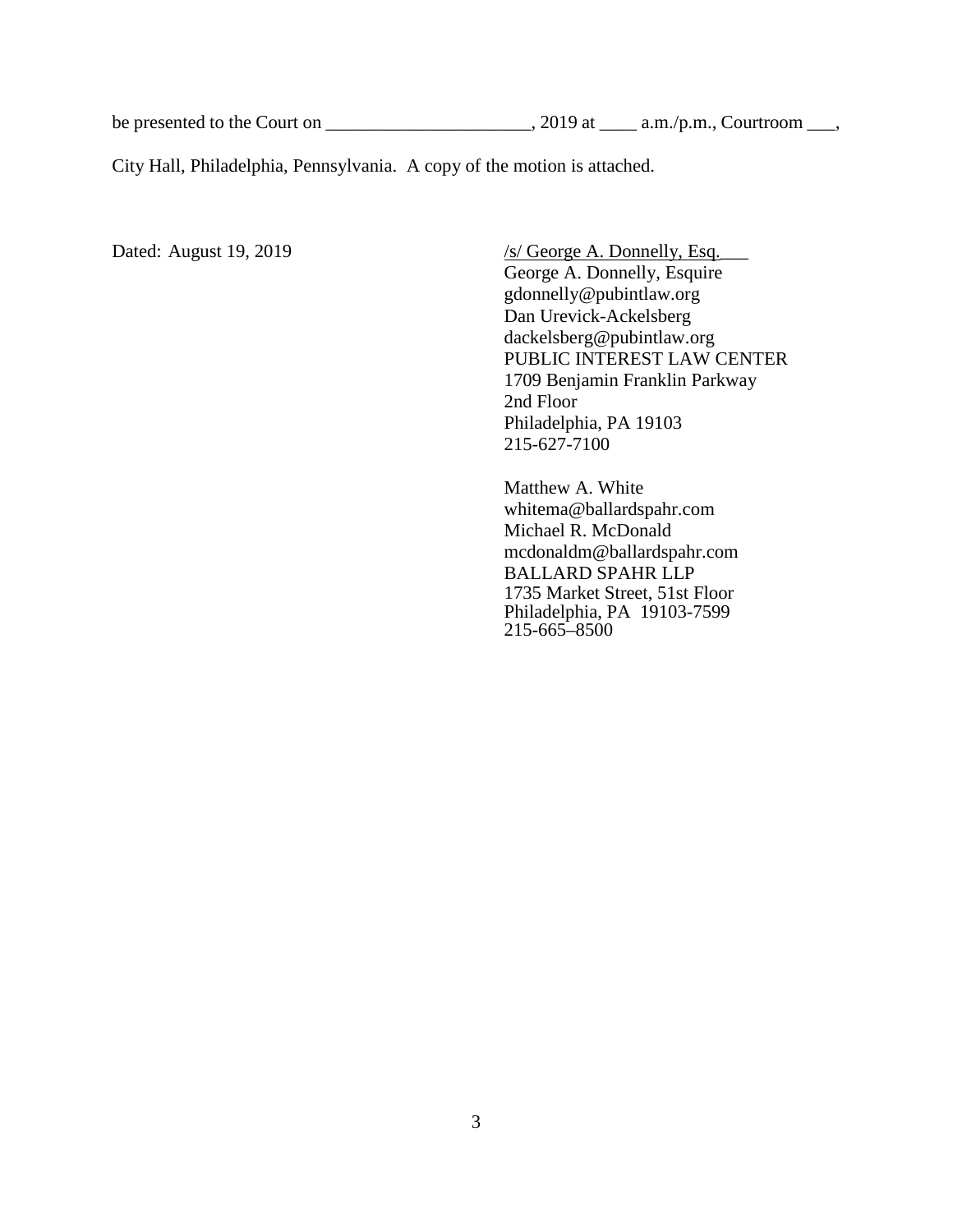PUBLIC INTEREST LAW CENTER

By: Dan Urevick-Ackelsberg, Esquire Atty. ID No.: 307758 dackelsberg@pubintlaw.org By: George A. Donnelly, Esquire Atty. ID No.: 321317 gdonnelly@pubintlaw.org 1709 Benjamin Franklin Parkway, 2nd Floor Philadelphia, PA 19103 215-627-7100

BALLARD SPAHR LLP By: Matthew A. White Atty. ID No.: 55812 whitema@ballardspahr.com By: Michael R. McDonald *Admitted pro hac vice* mcdonaldm@ballardspahr.com 1735 Market Street, 51st Floor Philadelphia, PA 19103-7599 215-665-8500 Attorneys for Plaintiff

ROSA CORREA and MICHAEL HAMILTON

Plaintiffs,

v.

ABC CAPITAL INVESTMENTS LLC, et al.

Defendants.

COURT OF COMMON PLEAS PHILADELPHIA COUNTY CIVIL DIVISION NOVEMBER TERM, 2018 NO. 181101533

### **PLAINTIFFS' MOTION TO COMPEL RESPONSES AND FOR SANCTIONS**

Plaintiffs Rosa Correa and Michael Hamilton ("Plaintiffs") hereby move this Court to compel Defendants' responses to the Plaintiffs' Request for Documents and Written Interrogatories and sanction Defendants for violating this Court's May 8, 2019 Order.

# **I. BACKGROUND**

1. On May 8, 2019 this Court, for a second time, ordered Defendants to comply with certain of Plaintiffs' discovery requests. *See* Tr. at Ex. A.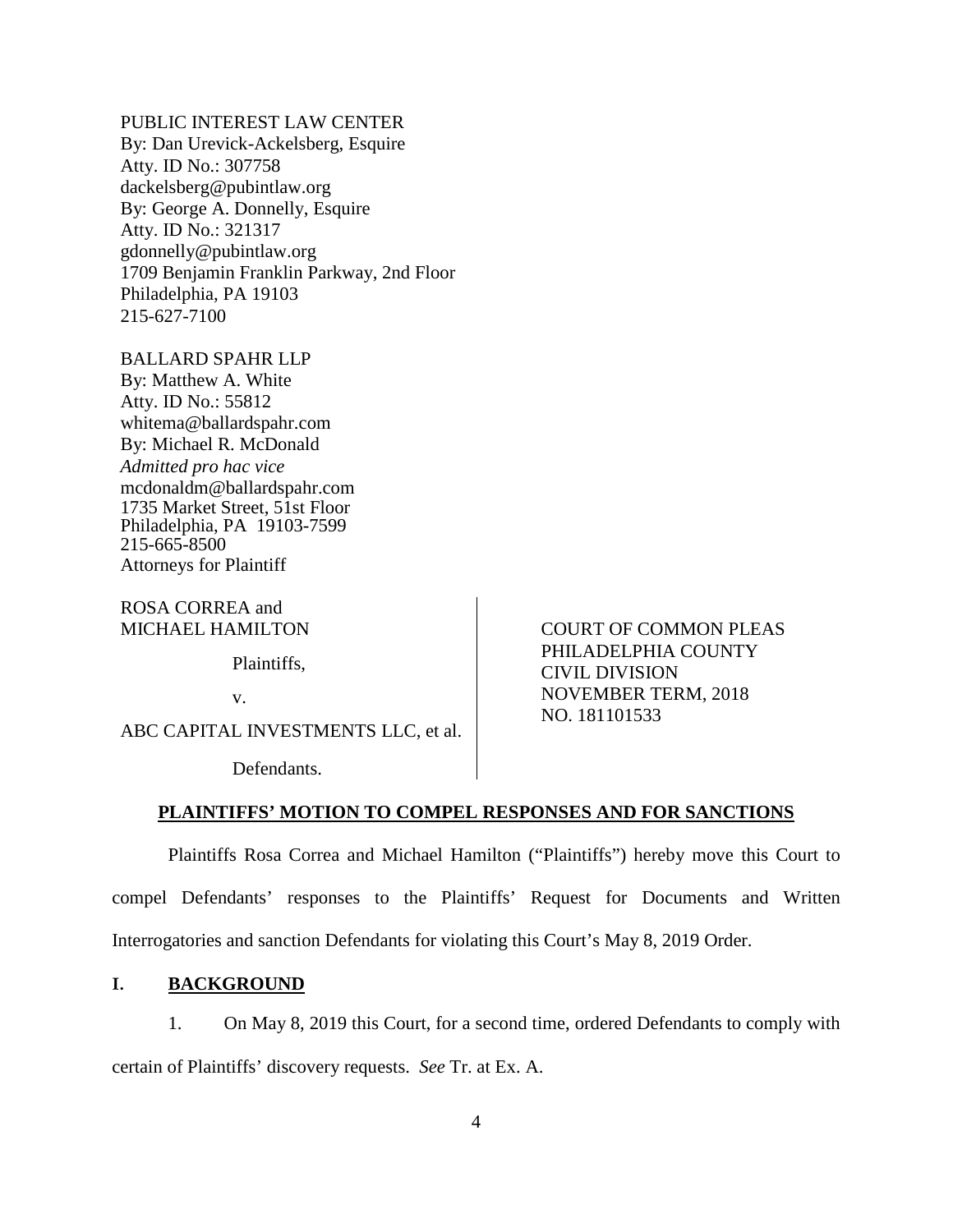2. Defendants were required to comply with Plaintiffs' requests by May 29.

3. To date, Defendants have not provided the required responses to Plaintiffs' discovery requests, despite numerous emails from Plaintiffs' counsel inquiring about the status of these answers. *See* Ex. B.

## **II. ARGUMENT**

- 4. The information Plaintiffs seek has already been deemed relevant by the Court.
- 5. Specifically, Plaintiffs seek:

a) Communications and documents relating to the maintenance of the Property whose condition is a subject of this dispute;

b) Insurance policies and documents related to the purchase and sale of the Property;

c) Documents showing that Defendants complied with city and state licensing requirements;

d) Information about the fees paid between Defendants as part of their property management agreement; and

e) Certain narrow information about Defendants' corporate structure, business organization, management, and adherence to corporate formalities.<sup>[1](#page-4-0)</sup>

6. Despite the Court's two orders, and Plaintiffs' repeated requests, Defendants again

have failed to provide or respond to any of the requested documents.

7. Counsel for Plaintiffs certify that they corresponded in good faith to resolve this

discovery matter with Defendants, but despite their good faith attempts to resolve this dispute,

have been unable to do so.

WHEREFORE, for the foregoing reasons, Plaintiffs respectfully request that this Court

enter an Order compelling Defendants' answers to Plaintiffs' discovery within ten days of the date

<span id="page-4-0"></span> $<sup>1</sup>$  For the Court's reference, a copy of Plaintiffs' First Request for Production of Documents to</sup> Defendants, revised and re-delivered following the Court's May 8 hearing, is attached as Ex. C.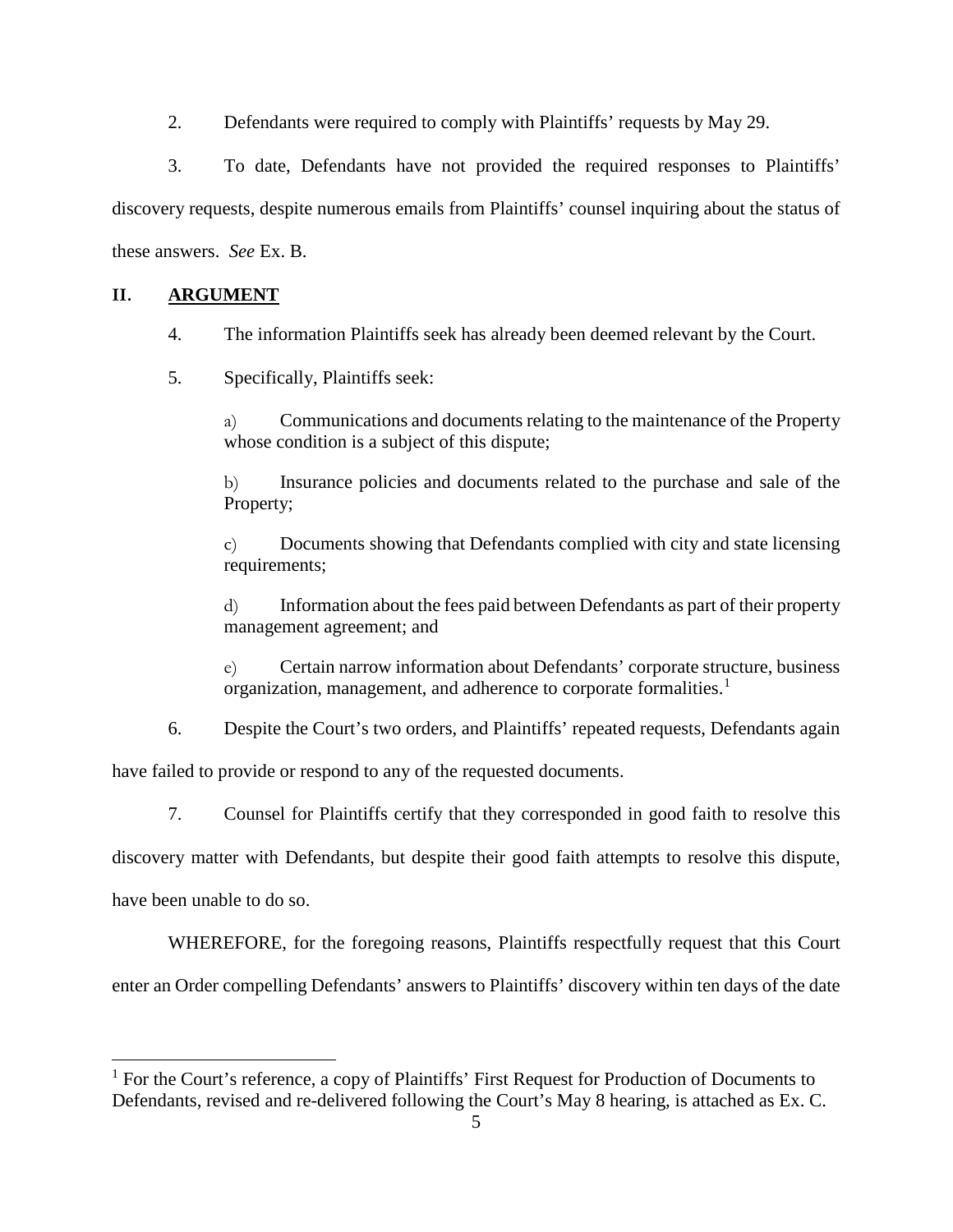of the Court's Order, enter sanctions against Defendants and order them to pay Plaintiffs \$500, and grant such other and further relief as this Court deems just and proper.

Dated: August 19, 2019 /s/ George A. Donnelly, Esq. George A. Donnelly, Esquire gdonnelly@pubintlaw.org Dan Urevick-Ackelsberg dackelsberg@pubintlaw.org PUBLIC INTEREST LAW CENTER 1709 Benjamin Franklin Parkway Philadelphia, PA 19103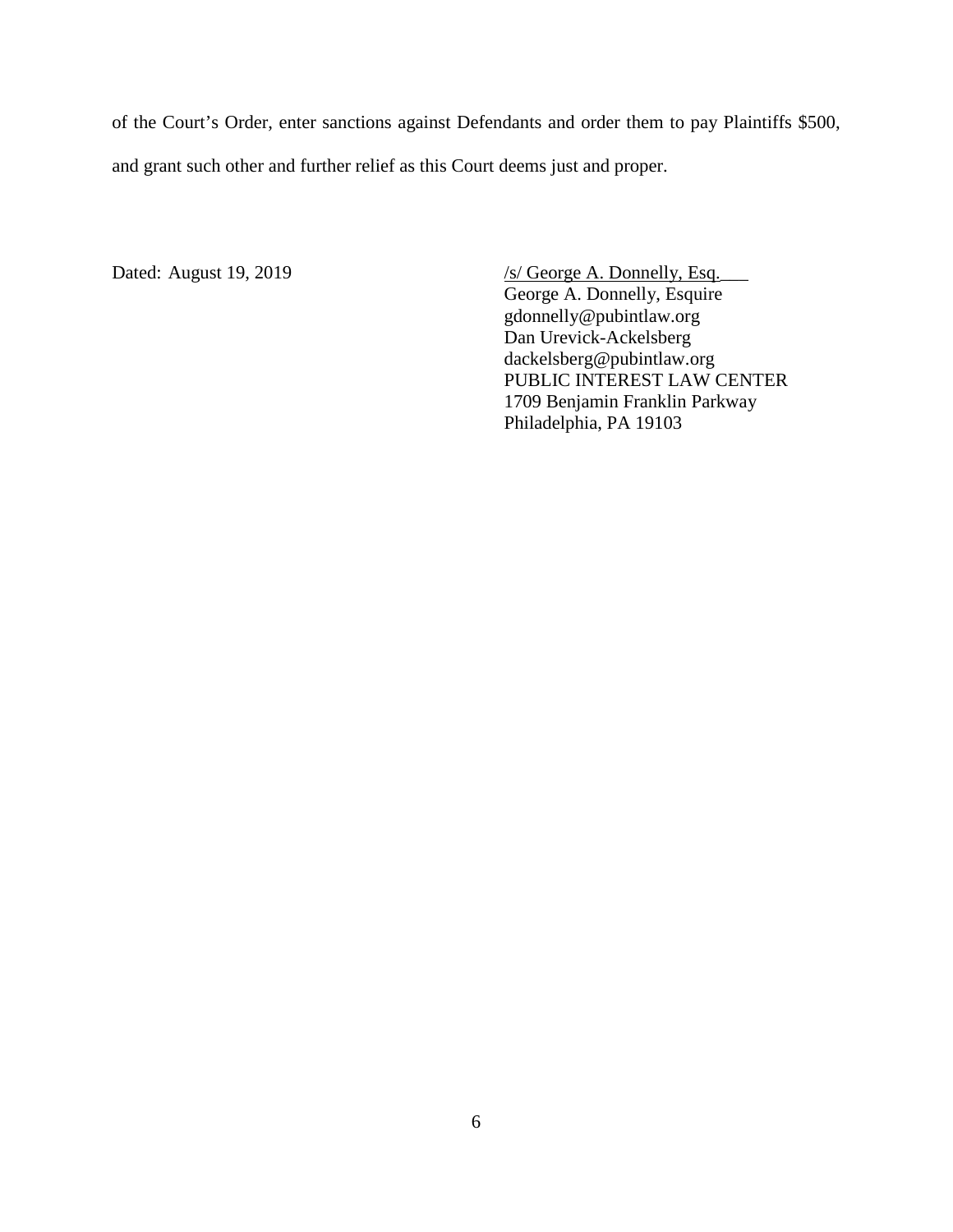PUBLIC INTEREST LAW CENTER By: Dan Urevick-Ackelsberg, Esquire Atty. ID No.: 307758 dackelsberg@pubintlaw.org By: George A. Donnelly, Esquire Atty. ID No.: 321317 gdonnelly@pubintlaw.org 1709 Benjamin Franklin Parkway, 2nd Floor Philadelphia, PA 19103 215-627-7100

BALLARD SPAHR LLP By: Matthew A. White Atty. ID No.: 55812 whitema@ballardspahr.com By: Michael R. McDonald *Admitted pro hac vice* mcdonaldm@ballardspahr.com 1735 Market Street, 51st Floor Philadelphia, PA 19103-7599 215-665-8500 Attorneys for Plaintiff

ROSA CORREA and MICHAEL HAMILTON

Plaintiffs,

v.

ABC CAPITAL INVESTMENTS LLC, et al.

Defendants.

COURT OF COMMON PLEAS PHILADELPHIA COUNTY CIVIL DIVISION NOVEMBER TERM, 2018 NO. 181101533

## **ATTORNEY CERTIFICATION OF GOOD FAITH PURSUANT TO PHILA. CIV. R. 208.2(e)**

The undersigned counsel for Plaintiffs Rosa Correa and Michael Hamilton hereby certify and attest that Plaintiffs' First Set of Requests for Production of Documents and First Set of Written Interrogatories were properly served and that Defendants have failed to sufficiently respond. The Court ordered Defendants to respond to certain Requests for Production and Written Interrogatories after a discovery hearing on May 8, 2019. Plaintiffs' counsel have sent numerous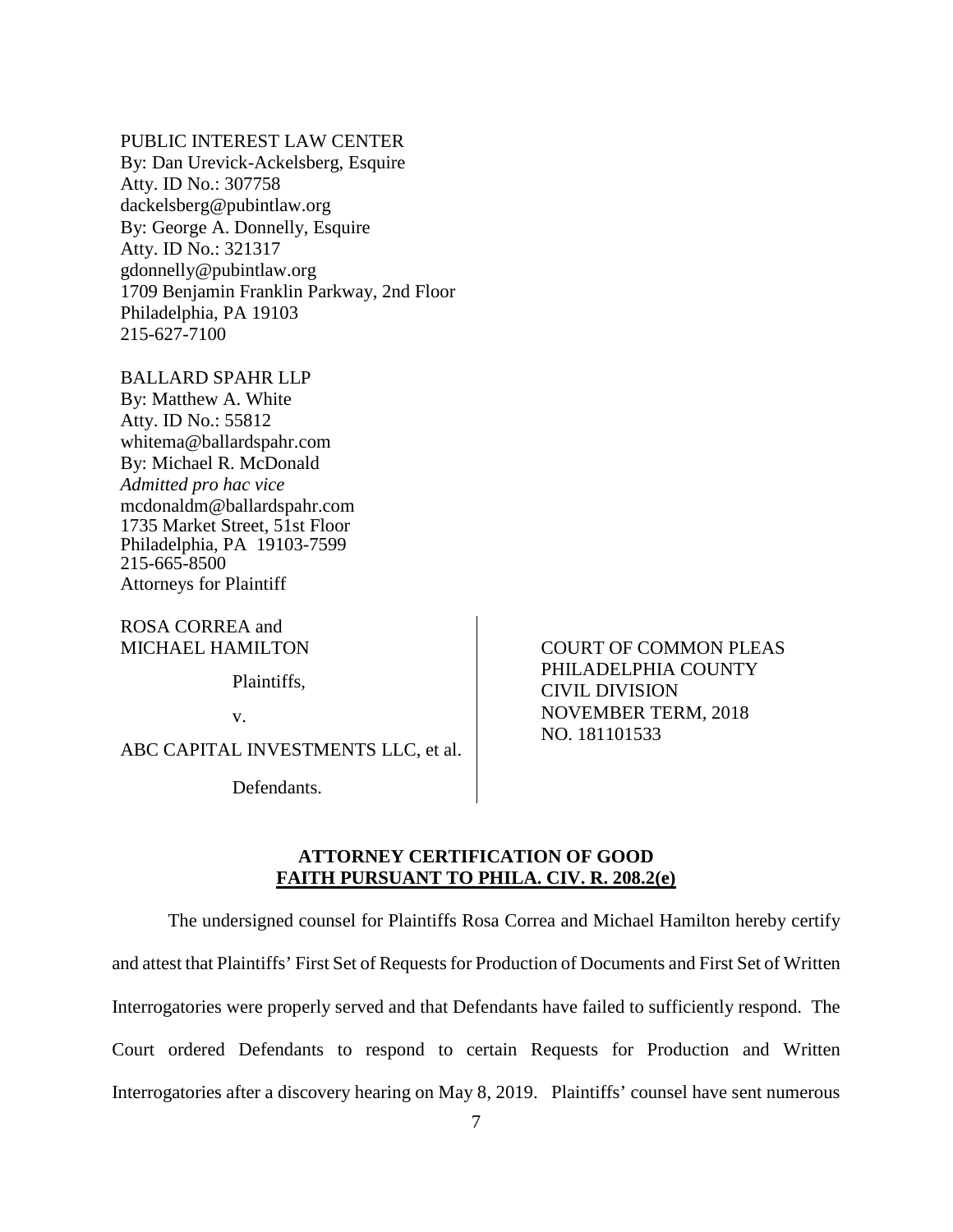requests to Defendants seeking court ordered responses. However, Defendants have yet to respond to the discovery requests, in violation of this Court's Order, despite numerous contact attempts by Plaintiffs' counsel. Consequently, counsel has been unable to resolve the matters contained in the foregoing discovery motion.

Respectfully Submitted,

Dated: August 19, 2019 /s/ *George A. Donnelly, Esq.* 

George A. Donnelly, Esquire gdonnelly@pubintlaw.org Dan Urevick-Ackelsberg dackelsberg@pubintlaw.org PUBLIC INTEREST LAW CENTER 1709 Benjamin Franklin Parkway 2nd Floor Philadelphia, PA 19103 215-627-7100

Matthew A. White whitema@ballardspahr.com Michael R. McDonald mcdonaldm@ballardspahr.com BALLARD SPAHR LLP 1735 Market Street, 51st Floor Philadelphia, PA 19103-7599 215-665–8500

*Attorneys for Plaintiffs*